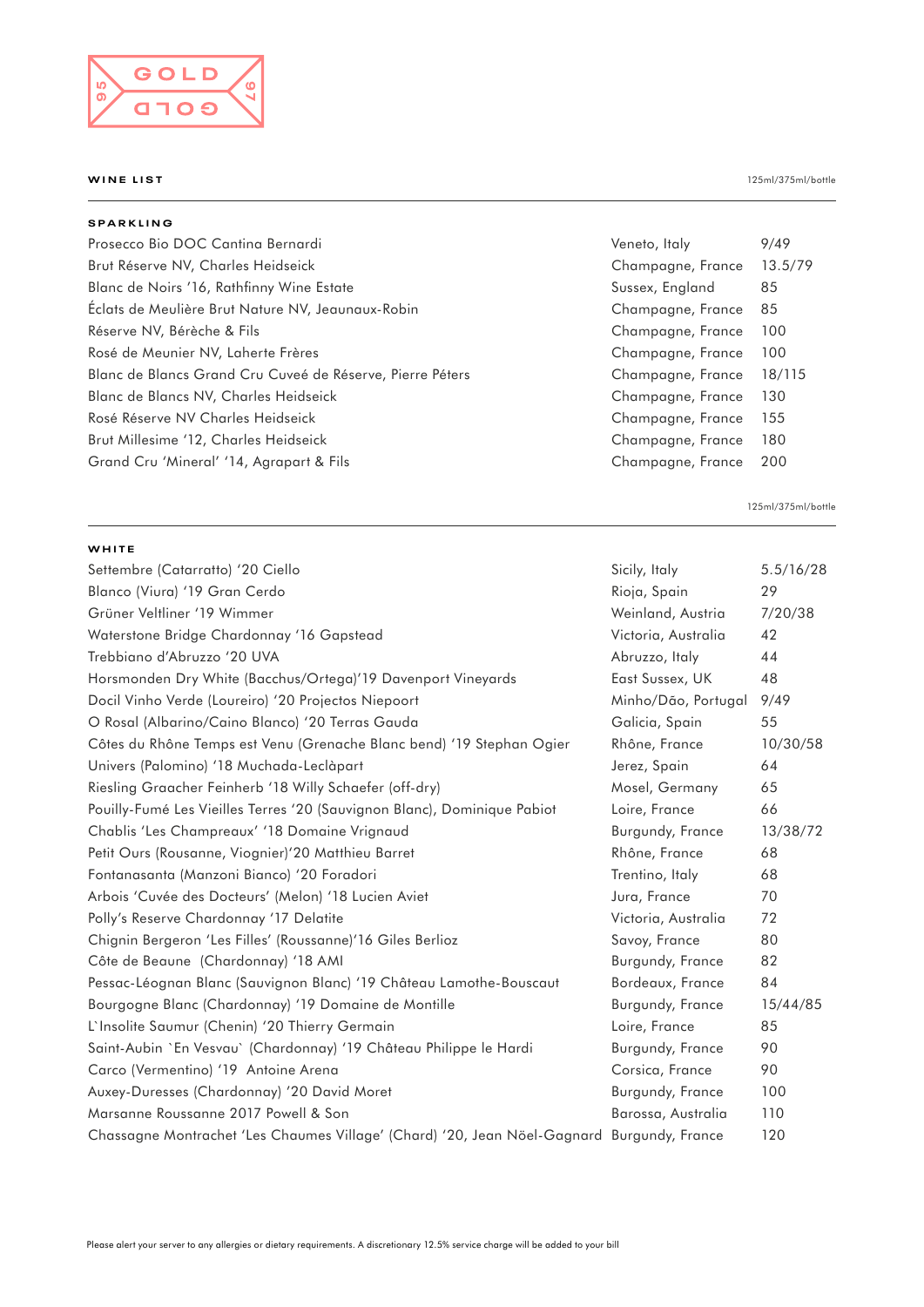# **ORANGE**

**RED**

Sivi (Pinot Grigio) '17 Dario Princic Christian Computer Science Friuli, Italy 90 Ribolla Gialla '10, Gravner **Friuli, Italy** 130

125ml/375ml/bottle

| <b>ROSÉ</b>                                                 |                             |         |
|-------------------------------------------------------------|-----------------------------|---------|
| La Paradou Rosé (Cinsault) '20 Chateau Pesquie              | South Rhone, France 6/16/29 |         |
| Specogna (Pinot Grigio) '20                                 | Friuli, Italy               | 9/26/48 |
| Lunedì (Primitivo) '19, Vigneti Tardis                      | Campania, Italy             | 55      |
| L'Originelle (Grenache) 19, Domaine Beauvence               | Provence, France            | 59      |
| Bandol (Mouvedre/Cinsault/Grenache) '20 Domaine la Suffrene | Provence, France            | 65      |

125ml/375ml/bottle

| Borgo Selene (Nero d'Avola/Nerello Mascalese)'19                          | Sicily, Italy              | 5.5/16/28  |
|---------------------------------------------------------------------------|----------------------------|------------|
| Esteva Tinto '19, Casa Ferreirinha                                        | Douro, Portugal            | 29         |
| Colonia Las Liebres (Bonarda) '20 Altos Las Hormigas                      | Mendoza, Argentina         | 38         |
| Beck Ink (Zweigelt/St.Laurent) '20 Judith Beck                            | Burgenland, Austria        | 40         |
| Imprint (Primitivo) '19 A Mano                                            | Puglia, Italy              | 8/24/45    |
| Grenache '20 Catharsis                                                    | Roussillon, France         | 8.5/24/48  |
| Dolcetto d'Alba '20 G.D. Vajra (available chilled)                        | Piemonte, Italy            | 9/27/49    |
| Zweigelt '20 Heidi Schöck                                                 | Burgenland, Austria        | 49         |
| Cauquenina (Syrah, Malbec, Carignan) '16 Clos des Fous                    | Itata, Chile               | 9.5/27/52  |
| Côtes du Rhône Mon Coeur (Grenache/Syrah) '16 J-L Chave                   | Rhône, France              | 55         |
| Martedì (Aglianico) '19 Vigneti Tardis                                    | Campania, Italy            | 56         |
| Côtes Catelanes 'Calcinaires' (Grenache/Carignan) '19, Domaine Gauby      | Roussillon, France         | 59         |
| Chianti Rufina Riserva 'Bucerchiale' (Sangiovese) '18 Selvapiana          | Tuscany, Italy             | 13.5/39/75 |
| Langhe Nebbiolo '14, Fratelli Alessandria                                 | Verduno. Italy             | 75         |
| Syrah '19, Fleet Wines                                                    | Yarra Valley, Australia 78 |            |
| Saint-Aubin 1er Cru '18, Patrick Miolane (Pinot Noir)                     | Burgundy, France           | 84         |
| Saint-Estephe 2016 Chateau Graves de Pez                                  | Bordeaux, France           | 15/44/84   |
| Tocao (Malbec, Carignan) '13 Clos des Fous                                | Itata, Chile               | 90         |
| Carmignano Riserva (Sangiovese/Cab.Sauv/Canaioulo) '15 Villa di Treffiano | Tuscany, Italy             | 95         |
| Yarra Valley Pinot Noir 2019 Jane Eyre                                    | Victoria, Australia        | 110        |
| Côte-Rôtie Village (Syrah) '14 Stephane Ogier                             | Rhône, France              | 110        |
| Barolo (Nebbiolo) '18 Massolino                                           | Piemonte, Italy            | 110        |
| Beaune 1er Cru Les Reversées (Pinot Noir)'17 Jean-Claude Rateau           | Burgundy, France           | 115        |
| Giovedi Paestum (Aglianico)'18 Vigneti Tardis                             | Campania, Italy            | 115        |
| Othello by Dominus (Cab/Merlot)'14 Christian Moueix                       | Napa Valley, USA           | 120        |
| Pavillon de Léoville Poyferré (Cab/Merlot) '15 Saint Julien               | Bordeaux, France           | 125        |
| Beaune Les Aigrots (Pinot Noir) '11 Domaine Michel Lafarge                | Burgundy, France           | 150        |
| Beaune Greves (Pinot Noir) '11 Domaine Michel Lafarge                     | Burgundy, France           | 170        |
| Montevertine (Sangiovese)'17 Montevertine                                 | Chianti, Italy             | 175        |